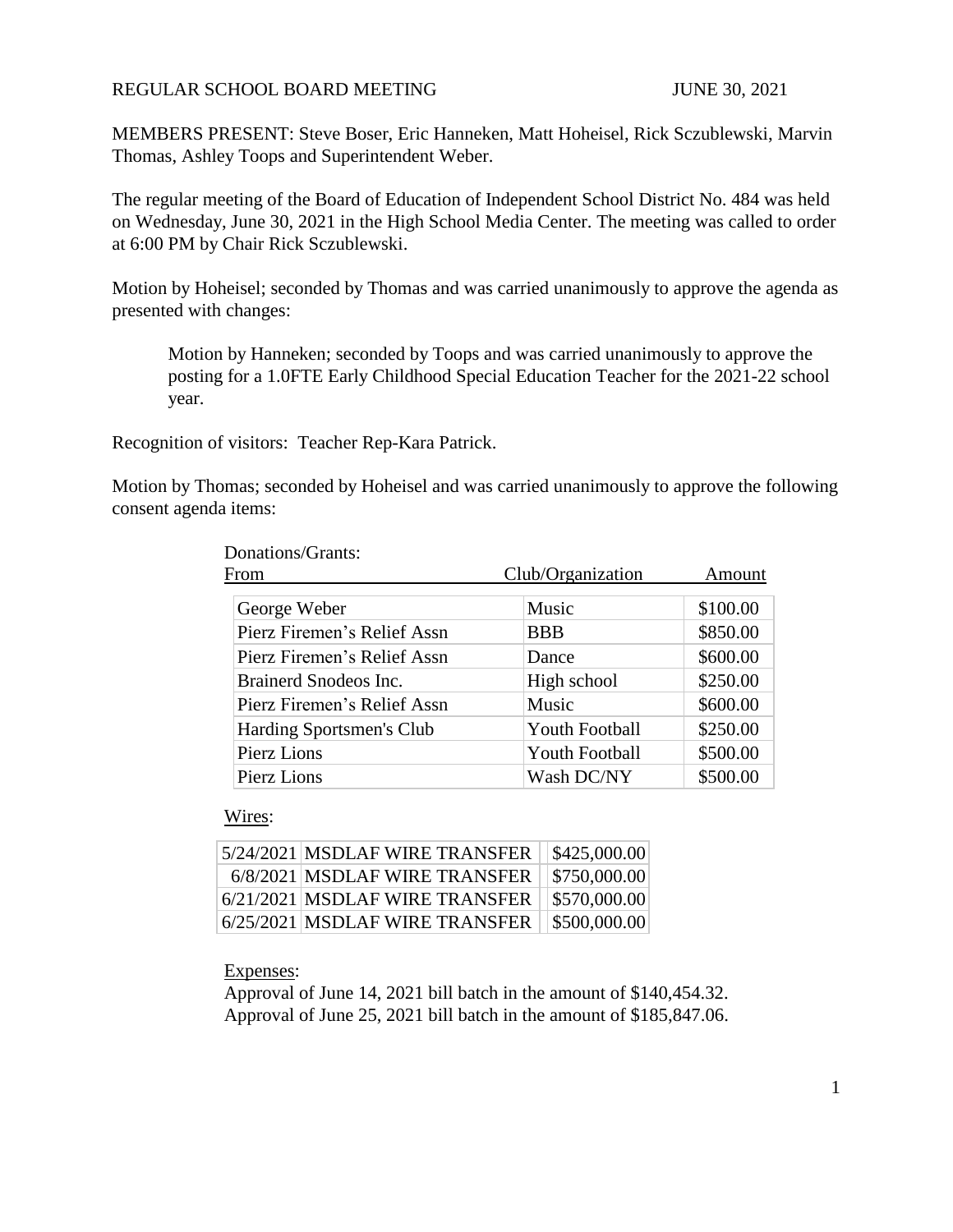Personnel:

Approve the reassignment of Matt Poepping from full-time substitute teacher to High School Phy.Ed./Health Teacher beginning the 2021-22 school year. Approve the lane change request from Joel Pohland from BA to MA effective September 1, 2021.

Motion by Hoheisel; seconded by Toops and was carried unanimously to approve the minutes of the May 26, 2021 regular board meeting and the special board meeting minutes of May 26, 2021 and June 1, 2021.

Motion by Boser; seconded by Sczublewski and was carried unanimously to approve the Connected Learning Plan for weather cancellations as presented by Kara Patrick for the 2021-22 school year.

Motion by Thomas; seconded by Sczublewski and was carried unanimously to approve the amended 2020-2021 fiscal year budget information as presented and review of the sufficiency of the minimum unassigned general fund balance level.

| <b>FUND</b>             | <b>REVENUES</b> | <b>EXPENDITURES</b> | <b>DIFF. BETWEEN</b> |
|-------------------------|-----------------|---------------------|----------------------|
|                         |                 |                     | REV. & EXP.          |
| <b>GENERAL</b>          | 12,660,812.00   | 12,850,963.00       | $-190, 151.00$       |
| <b>FOOD SERVICE</b>     | 714,500.00      | 707,449.00          | 7,051.00             |
| <b>TRANSPORTATION</b>   | 781,856.00      | 765,058.00          | 16,798.00            |
| <b>COMMUNITY ED.</b>    | 367,200.00      | 400,115.00          | $-32,915.00$         |
| <b>CAPITAL OUTLAY</b>   | 953,774.00      | 1,014,048.00        | $-60,274.00$         |
| <b>CONSTRUCTION</b>     | 1,000.00        | 554,006.00          | $-553,006.00$        |
| <b>DEBT SERVICE</b>     | 1,285,570.00    | 1,232,131.00        | 53,439.00            |
| <b>STUDENT ACTIVITY</b> | 184,335.00      | 249,112.00          | $-64,777.00$         |
| <b>CUSTODIAL FUND</b>   | 30,000.00       | 17,560.00           | 12,440.00            |
| <b>OPEB TRUST</b>       | 10,000.00       | 75,000.00           | $-65,000.00$         |
|                         |                 |                     |                      |
| <b>TOTALS</b>           | 16,989,047.00   | 17,865,442.00       | $-876,395.00$        |

### **PIERZ INDEPENDENT SCHOOL DISTRICT #484 AMENDED REVENUE AND EXPENDITURE BUDGETS FOR FISCAL YEAR 2020-2021**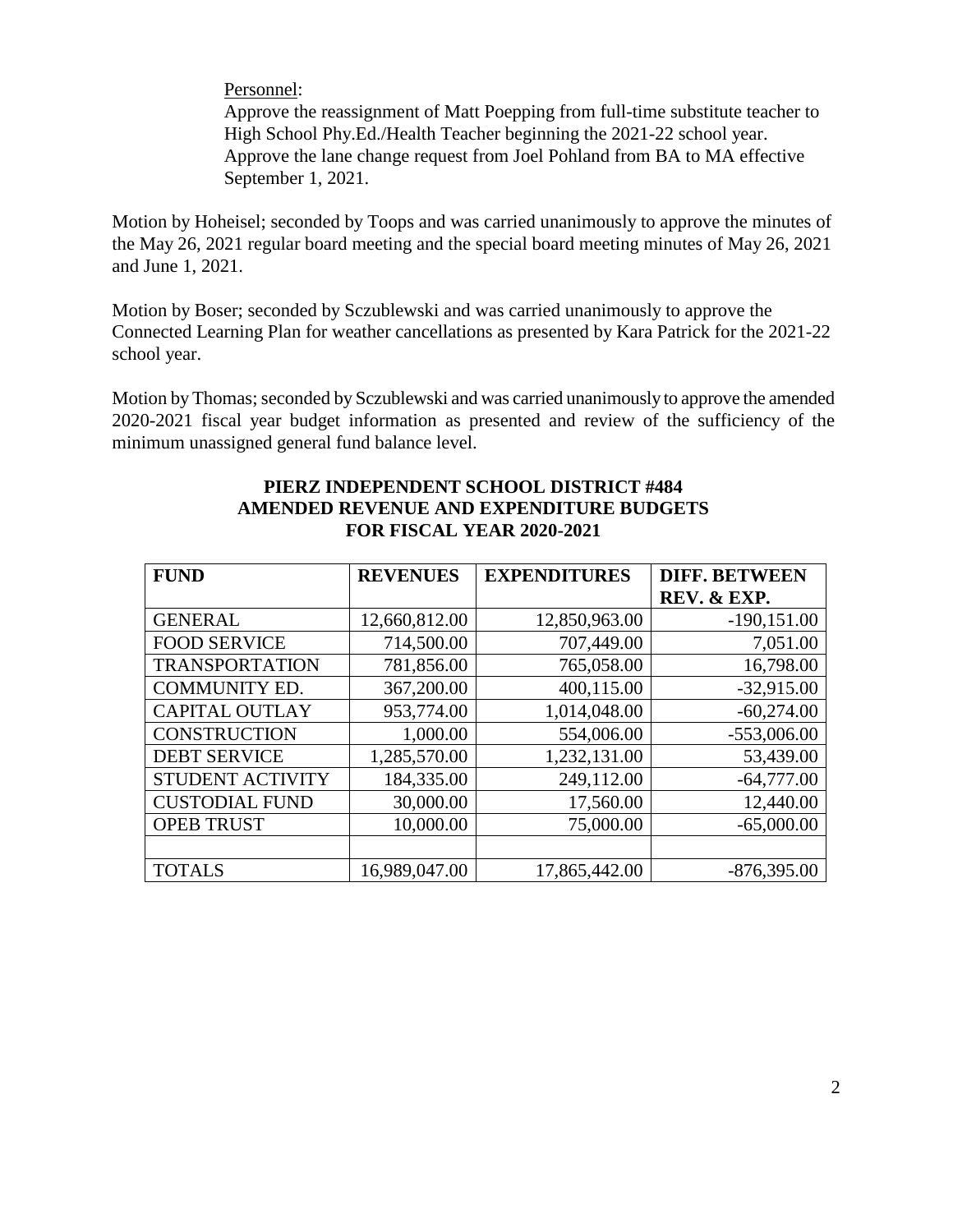Motion by Sczublewski; seconded by Hoheisel and was carried unanimously to approve the proposed 2021-2022 fiscal year budget as presented.

# **PIERZ INDEPENDENT SCHOOL DISTRICT #484 PROPOSED REVENUE AND EXPENDITURE BUDGETS FOR FISCAL YEAR 2021-2022**

| <b>FUND</b>             | <b>REVENUES</b> | <b>EXPENDITURES</b> | <b>DIFF. BETWEEN</b> |
|-------------------------|-----------------|---------------------|----------------------|
|                         |                 |                     | REV. & EXP.          |
| <b>GENERAL</b>          | 12,611,390.00   | 12,856,385.00       | $-244,995.00$        |
| <b>FOOD SERVICE</b>     | 695,600.00      | 721,587.00          | $-25,987.00$         |
| <b>TRANSPORTATION</b>   | 864,814.00      | 887,128.00          | $-22,314.00$         |
| <b>COMMUNITY ED.</b>    | 412,860.00      | 507,579.00          | $-94,719.00$         |
| <b>CAPITAL OUTLAY</b>   | 950,748.00      | 1,890,101.00        | -939,353.00          |
| <b>CONSTRUCTION</b>     | $\theta$        | $\theta$            |                      |
| <b>DEBT SERVICE</b>     | 1,296,510.00    | 1,222,930.00        | 73,580.00            |
| <b>STUDENT ACTIVITY</b> | 298,985.00      | 227,586.00          | 71,399.00            |
| <b>CUSTODIAL FUND</b>   | 20,000.00       | 17,560.00           | 2,440.00             |
| <b>OPEB TRUST</b>       | 10,000.00       | 25,000.00           | $-15,000.00$         |
|                         |                 |                     |                      |
| <b>TOTALS</b>           | 17,160,907.00   | 18,355,856.00       | $-1,194,949.00$      |

Motion by Hoheisel; seconded by Thomas and was carried unanimously to approve the posting for a full-time substitute teacher for the 2021-22 school year.

Motion by Sczublewski; seconded by Hoheisel and was carried unanimously to accept the resignation of Sandy Tautges, High School Phy.Ed./Health Teacher effective June 3, 2021.

Motion by Hanneken; seconded by Thomas and was carried unanimously to accept the resignation of Kim Horning, Spanish Teacher effective June 3, 2021.

Motion by Thomas; seconded by Hanneken and was carried unanimously to approve the employment of Mara Roberts, long-term Elementary substitute teacher beginning approximately August 23, 2021 to January 21, 2022, pending a criminal background check.

Motion by Hoheisel; seconded by Thomas and was carried unanimously to approve the employment of Bryce Rushmeyer, High School Social Studies Teacher beginning the 2021-22 school year, pending a criminal background check.

Motion by Sczublewski; seconded by Hoheisel and was carried unanimously to approve the employment of Briana Radenmacher, long-term Substitute Teacher beginning the 2021-22 school year, pending a criminal background check.

Motion by Sczublewski; seconded by Hoheisel and was carried unanimously to approve Briana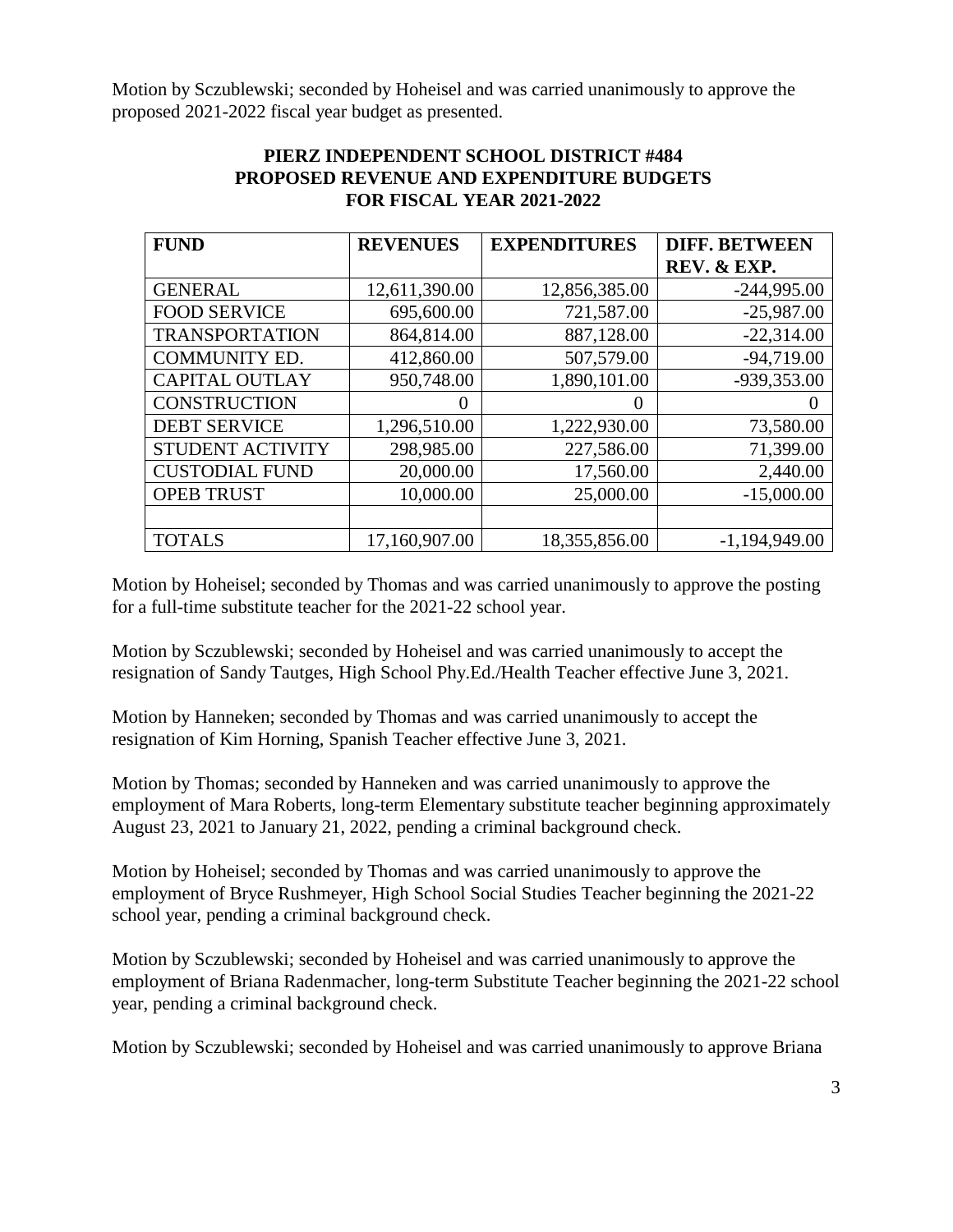Radenmacher as the Head Girls Tennis Coach for the 2021-22 season.

Motion by Hanneken; seconded by Thomas and was carried unanimously to approve the employment of Sabrina Becker, Spanish Teacher beginning the 2021-22 school year, pending a criminal background check.

Motion by Sczublewski; seconded by Toops and was carried unanimously to approve the summer employment of the following:

Jill Hoheisel-Teacher Ron Grittner-bus driver Katie Schleper-Teacher Jason Lease-bus driver Nicole Lochner-Teacher Assistant

Motion by Sczublewski; seconded by Thomas and was carried unanimously to approve the employment of Nicole Gulden as the Speech/Language Pathologist at .89 FTE beginning the 2021-22 school year, pending a criminal background check.

Motion by Hoheisel; seconded by Hanneken and was carried unanimously to approve the payment of Climate Makers, Inc. Preventative Maintenance Agreement for the 2021-22 fiscal year at an annual cost of \$26,370.00. (\$25,600.00 in 2020-21)

Motion by Sczublewski; seconded by Thomas and was carried unanimously to approve the payment of the annual Minnesota Rural Education Association Membership Dues in the amount of \$2,411.00 for the July 1, 2021-June 30, 2022 fiscal year. (2020-21 \$2,170.00)

Motion by Sczublewski; seconded by Hanneken and was carried unanimously to approve the recommendation for no increase to the student breakfast/lunch meals for the 2021-2022 fiscal year and no increase to milk, athletic fees, tickets fees or busing fees. Adult lunch meals will increase by \$.10 cents.

## **Breakfast**

Qualifying Free:  $PreK-6$  = Free Qualifying Reduced: PreK-6 = Free Qualifying Full Pay: Rate = From  $$1.55$  to  $$1.55$  per meal Adult: From \$2.20 to \$2.20 per meal.

## **Lunch**

Qualifying Free:  $PreK-12 = Free$ Qualifying Reduced: Pre  $K-12$  = Free Qualifying Full Pay: PreK  $-6$  = From \$2.35 to \$2.35 per meal Qualifying Full Pay:  $Gr.7-12 = From $2.60$  to \$2.60 per meal Adult: From \$3.90 to \$4.00 per meal. **Milk** \$.45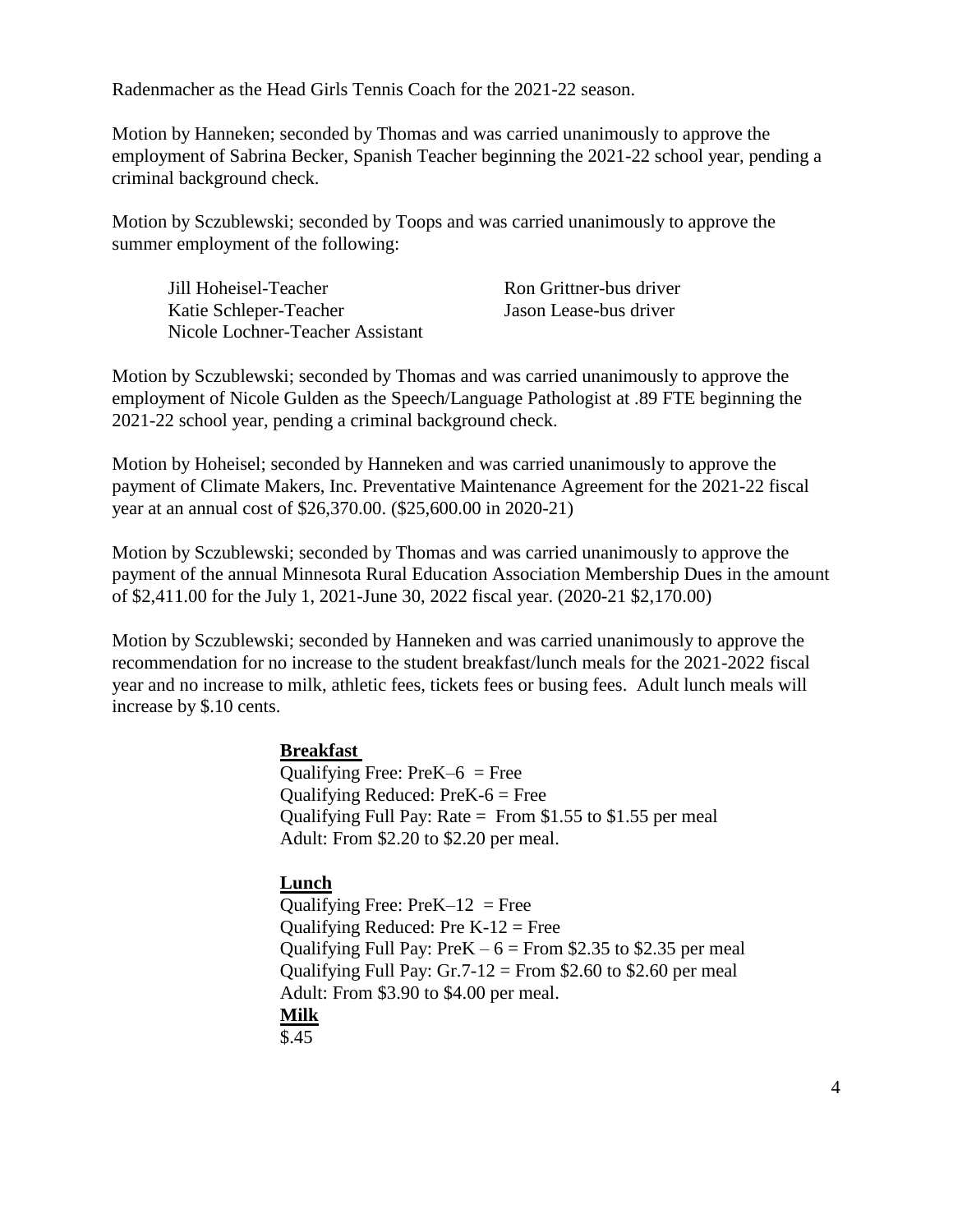Motion by Sczublewski; seconded by Hoheisel and was carried unanimously to approve the changes to the High School Student Handbook for the 2021-22 school year as presented.

Motion by Hanneken; seconded by Hoheisel and was carried unanimously to approve the changes to the Elementary Student Handbook for the 2021-22 school year as presented.

Motion by Thomas; seconded by Toops and was carried unanimously to approve the work agreement between Core Professional Services, PA and ISD 484 to provide educational support for ITV college courses for the 2021-22 school year, not to exceed \$4,500.00.

Motion by Sczublewski; seconded by Hoheisel and was carried unanimously to approve the agreement between Core Professional Services, PA and ISD 484 to provide psychological evaluations to the students of Pierz Schools as needed for the 2021-22 school year at a rate of \$150/hr.

Motion by Sczublewski; seconded by Toops and was carried unanimously to approve payment of the annual Minnesota School Board Association Membership Dues and Policy Service Renewal Fees in the amount of \$5,759.00 for the 2021-2022 fiscal year. (Last year's cost was \$5,582.00)

Member Hoheisel moved the adoption of the following resolution:

# RESOLUTION ADOPTING THE SCHOOL DISTRICT'S LONG-TERM FACILTIITES MAINTENANCE PLAN

WHEREAS, Minnesota Statutes 123B.595 establishes the Long-Term Facilities Maintenance Revenue Program for school districts, intermediate districts, other cooperatives and charter schools.

WHEREAS, the School District has developed a ten-year plan for long-term facilities maintenance consistent with this law.

THEREFORE, BE IT RESOLVED, that the School Board of Independent School District No. 0484 approves the attached Long-Term Facilities Maintenance Plan.

Upon vote being taken thereon, the following voted in favor thereof: Toops, Thomas, Hoheisel, Sczublewski, Boser, Hanneken;

and the following voted against the same: none. Abstain\_\_\_\_\_; No\_\_\_\_\_\_\_\_

WHEREUPON the resolution was declared adopted the  $30<sup>th</sup>$  day of June, 2021.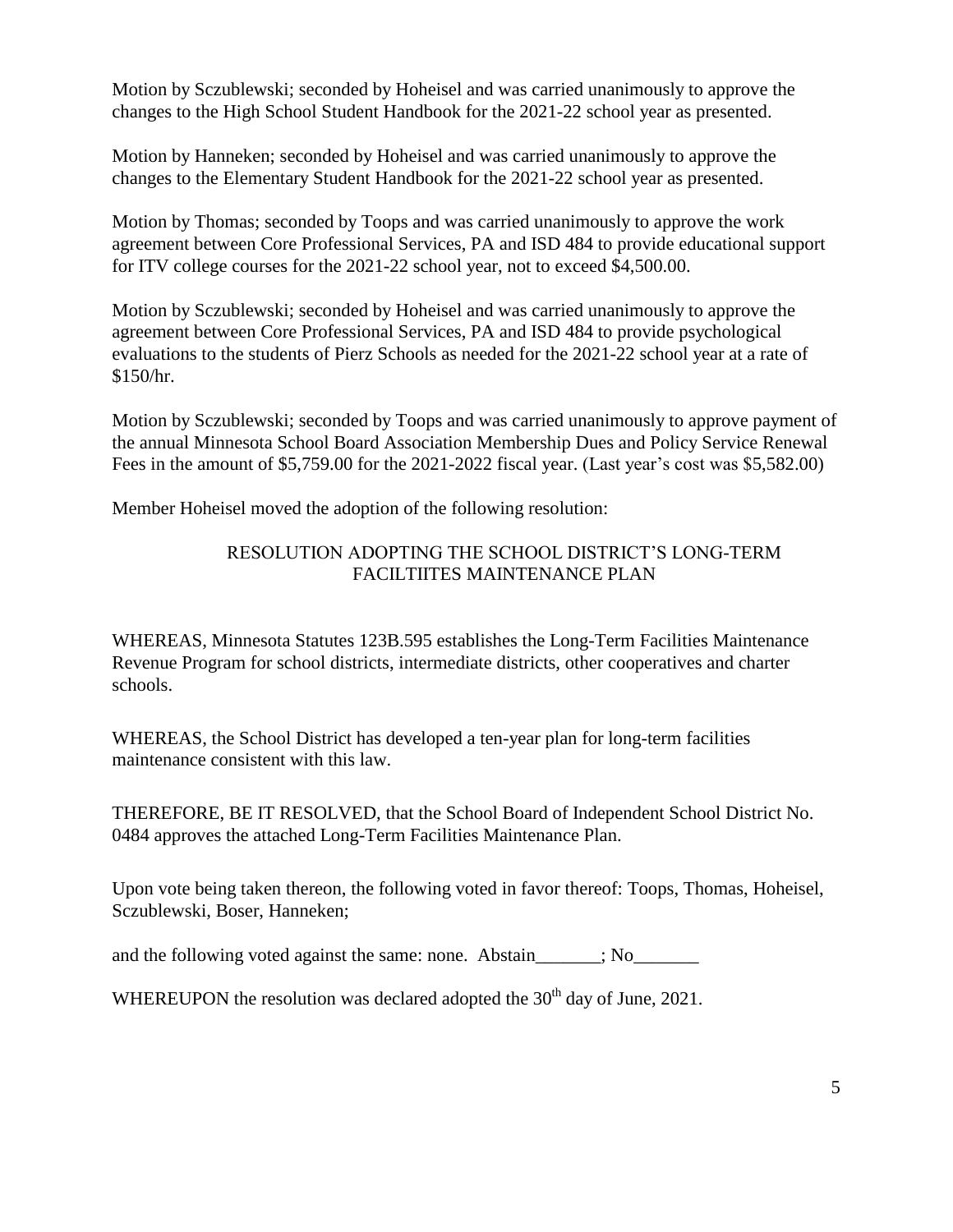### BY ORDER OF THE SCHOOL BOARD

Rick Sczublewski, Board Chair

\_\_\_\_\_\_\_\_\_\_\_\_\_\_\_\_\_\_\_\_\_\_\_\_\_\_\_\_\_\_

\_\_\_\_\_\_\_\_\_\_\_\_\_\_\_\_\_\_\_\_\_\_\_\_\_\_\_\_\_\_

Steve Boser, Board Clerk

Member Sczublewski introduced the following resolution:

BE IT RESOLVED, that the Governing Board of School District Number 484, County of Morrison, State of Minnesota delegates the control, supervision, and regulation of interscholastic athletic and fine arts events (referred to in Minn. Stat., Sect.128C.01) to the Minnesota State High School League, and so hereby certifies to the State Commissioner of Education as provided for by Minnesota Statutes.

FURTHER RESOLVED, that the Pierz Healy High School is authorized by this, the Governing Board of said school district, to renew its membership in the Minnesota State High School League; and,

Participate in the approved interschool activities sponsored by said League and its various subdivisions.

FURTHER RESOLVED, that this Governing Board hereby adopts the Constitution, Bylaws, Rules and Regulations of said League and all amendments thereto as the same as are published in the latest edition of the League's Official Handbook, on file at the office of the school district, or as appears on the League's web site, as the minimum standards governing participation in said League – sponsored activities, and that the administration and responsibility for determining student eligibility and for the supervision of such activities are assigned to the official representative identified by the Governing Board.

The motion for the adoption of the foregoing resolution was duly seconded by Hoheisel and upon vote being taken thereon, the following voted in favor thereof: Toops, Thomas, Sczublewski, Boser, Hanneken;

and the following voted against the same: none. Abstain\_\_\_\_\_; No\_\_\_\_\_\_\_\_

WHEREUPON said resolution was declared duly passed and adopted.

Motion by Thomas; seconded by Hoheisel and was carried unanimously to approve the proposal from Climate Makers in the amount not to exceed \$47,400.00 to provide and install the necessary equipment to condition and ventilate the corridors of the High School.